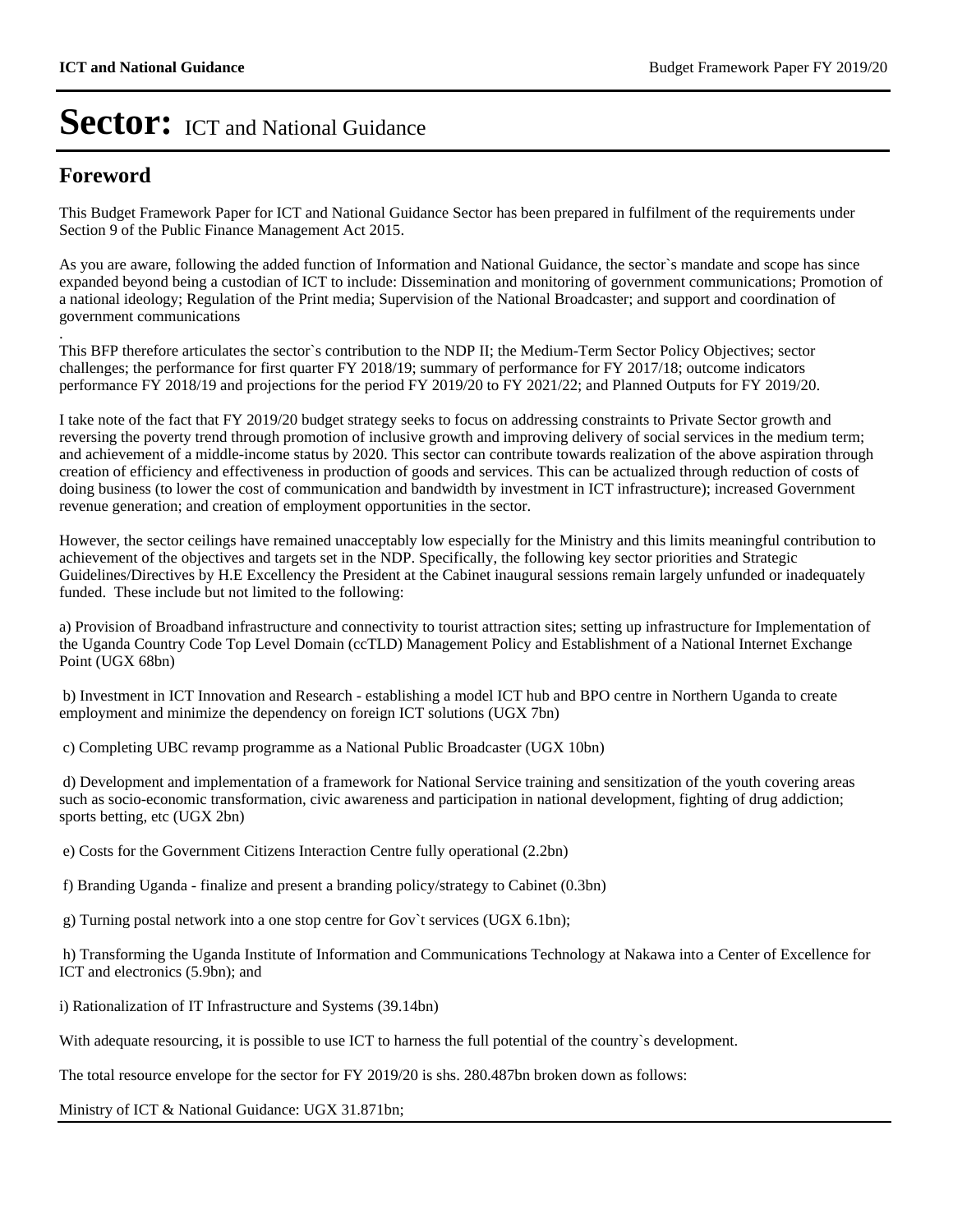National Information Technology Authority - Uganda: UGX 69.09bn

Uganda Communications Commission: UGX 130.46bn

Posta Uganda (Uganda Post Ltd): UGX 21.442bn

Uganda Institute of Information and Communication Technology UGX 6.265bn

Uganda Broadcasting Corporation UGX 21.359bn

It is my pleasure to present the ICT & National Guidance Sector BFP for FY 2019/20.

Hon. Frank Tumwebaze (MP) Minister of ICT & National Guidance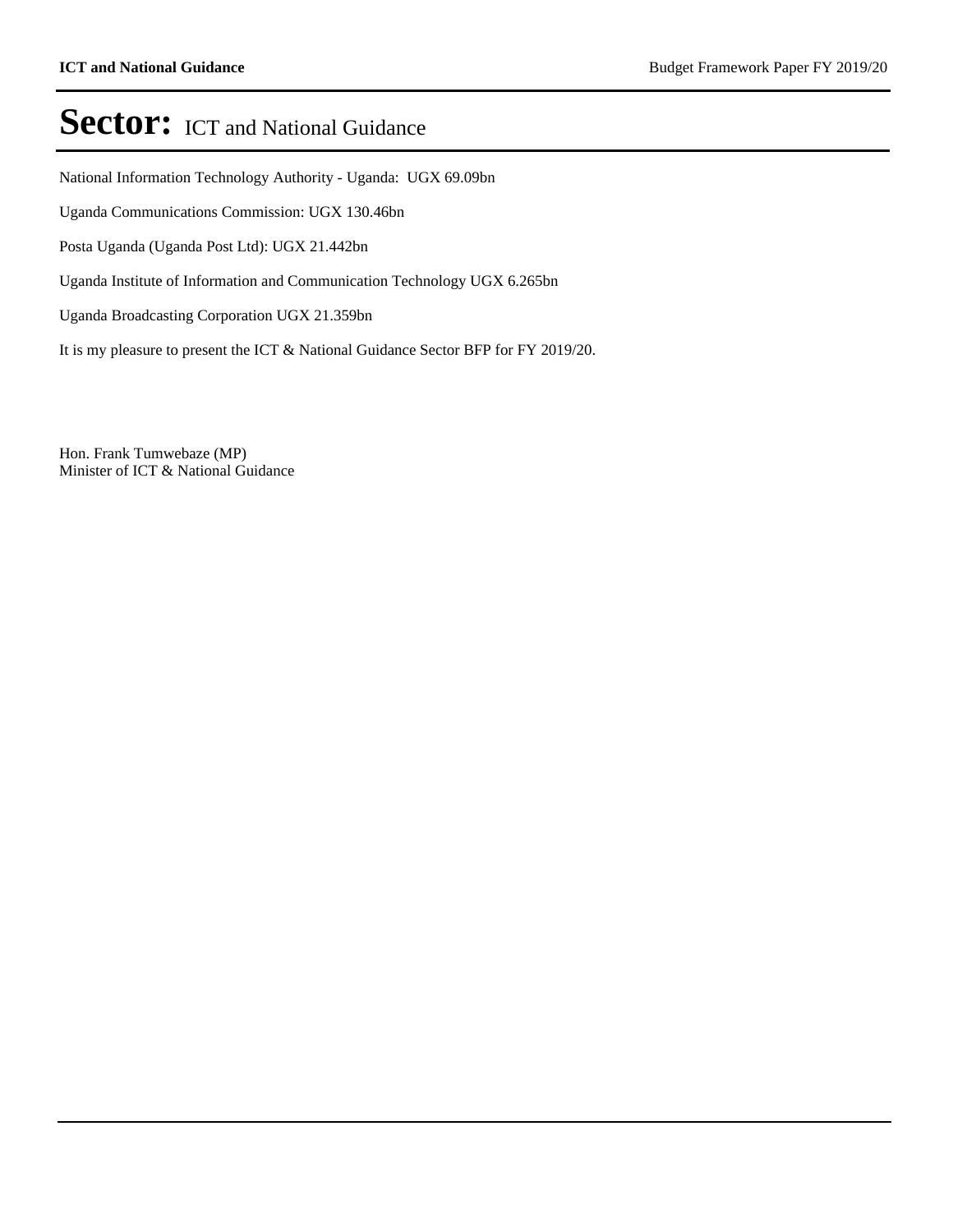| <b>Abbreviations and Acronyms</b> |                                                               |
|-----------------------------------|---------------------------------------------------------------|
| MoICT&NG                          | Ministry of ICT & National Guidance                           |
| NITA-U                            | National Information Technology Authority - Uganda            |
| <b>ICT</b>                        | <b>Information Communication Technology</b>                   |
| <b>GDP</b>                        | <b>Gross Domestic Product</b>                                 |
| <b>Mbps</b>                       | Mega bites per second                                         |
| <b>NIISP</b>                      | <b>National ICT Innovations Support Programme</b>             |
| <b>MDAs</b>                       | Ministries, Departments & Agencies                            |
| <b>UBC</b>                        | <b>Uganda Broadcasting Corporation</b>                        |
| LGs                               | <b>Local Governments</b>                                      |
| MoGLSD                            | Ministry of Gender, Labour & Social Development               |
| <b>MoEMD</b>                      | Ministry of Energy & Minerals Development                     |
| <b>NIRA</b>                       | National Identification Registration Authority                |
| <b>UCC</b>                        | <b>Uganda Communications Commission</b>                       |
| CAA                               | Civil Aviation Authority                                      |
| <b>NPA</b>                        | National Planning Authority                                   |
| <b>PTCs</b>                       | <b>Primary Teachers Colleges</b>                              |
| MoICT&NG                          | Ministry of ICT & National Guidance                           |
| <b>MoFPED</b>                     | Ministry of Finance, Planning & Economic Development          |
| <b>CGTN</b>                       | China Global Television Network                               |
| <b>AFCON</b>                      | <b>African Cup of Nations</b>                                 |
| <b>CECAFA</b>                     | Council for East & Central Africa Football Associations       |
| <b>UICT</b>                       | Uganda Institute of Information and Communications Technology |
| <b>UMA</b>                        | <b>Uganda Manufacturers Association</b>                       |
| <b>DTT</b>                        | <b>Digital Terrestrial Transmission</b>                       |
| <b>UBoS</b>                       | <b>Uganda Bureau of Statistics</b>                            |
| <b>PWDs</b>                       | People With Disabilities                                      |
| <b>URA</b>                        | Uganda Revenue Authority                                      |
| <b>DTH</b>                        | Direct To Home Transmission                                   |
| <b>DUV</b>                        | Digital Uganda Vision                                         |
| <b>NBI</b>                        | National Backbone Infrastructure                              |
| <b>UIXP</b>                       | Uganda Internet Exchange Point                                |
| GoU                               | Government of Uganda                                          |
| <b>UMC</b>                        | Uganda Media Centre                                           |
| <b>NSSF</b>                       | National Social Security Fund                                 |
| <b>ISPs</b>                       | <b>Internet Service Providers</b>                             |
| <b>MNO</b>                        | <b>Mobile Network Operators</b>                               |
| MoES                              | Ministry of Education and Sports                              |
| <b>AIMS</b>                       | Academic Information Management System                        |
| ITU                               | International Telecommunications Union                        |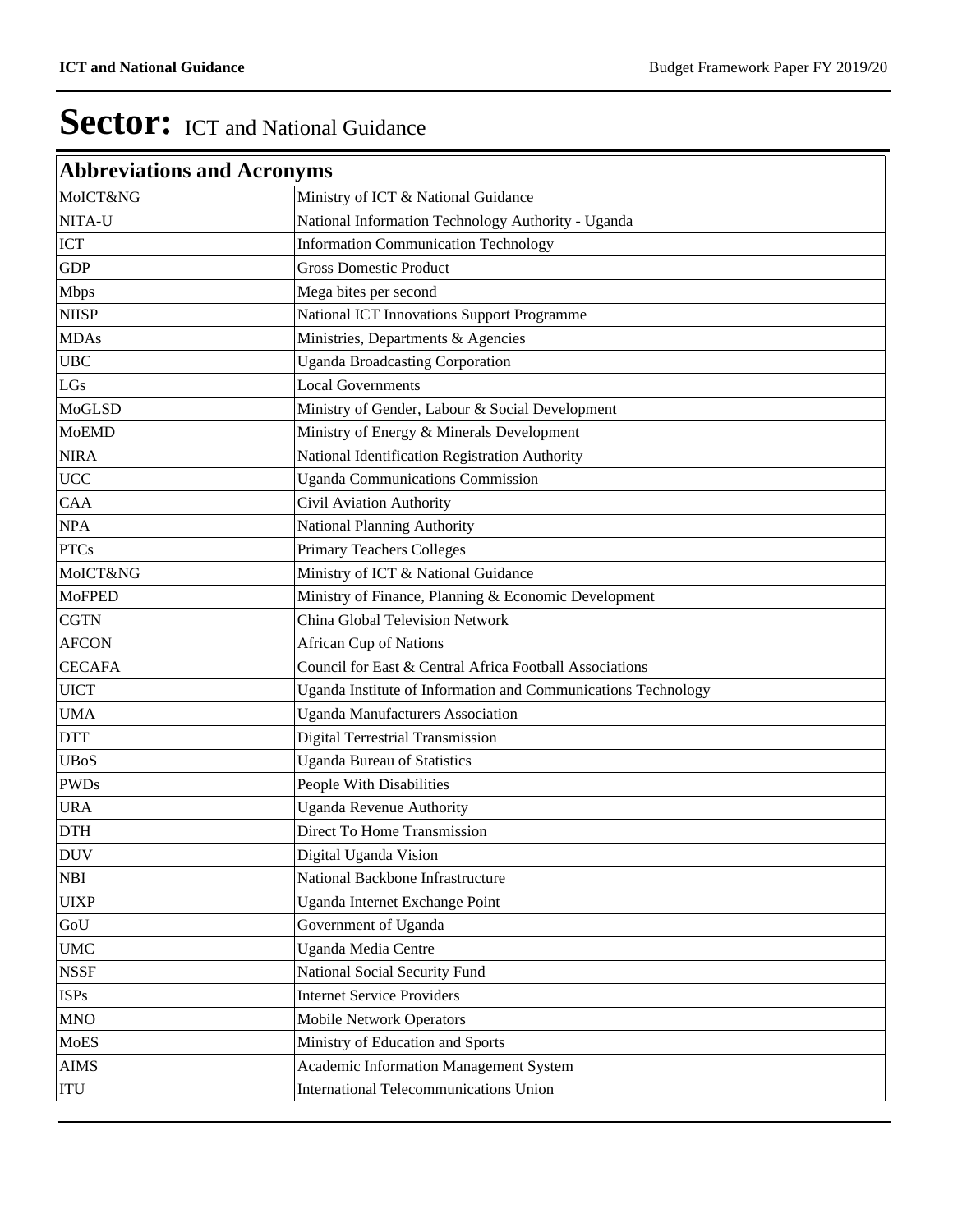| CoE         | Centre of Excellence                          |
|-------------|-----------------------------------------------|
| <b>PBS</b>  | Programme Budgeting System                    |
| <b>NEMA</b> | National Environment Management Authority     |
| <b>IFMS</b> | <b>Integrated Financial Management System</b> |
| <b>UPL</b>  | <b>Uganda Posts Limited</b>                   |
| <b>UPF</b>  | <b>Uganda Police Force</b>                    |
| <b>UMCS</b> | Unified Collaboration Messaging System        |
| <b>CERT</b> | Computer Emergency Response Team              |
| LCQ         | <b>Local Content Quotas</b>                   |
| <b>NISF</b> | National Information Security Framework       |
| <b>CIS</b>  | <b>Community Information Centres</b>          |
| <b>NDC</b>  | <b>National Data Centre</b>                   |
| IT          | <b>Information Technology</b>                 |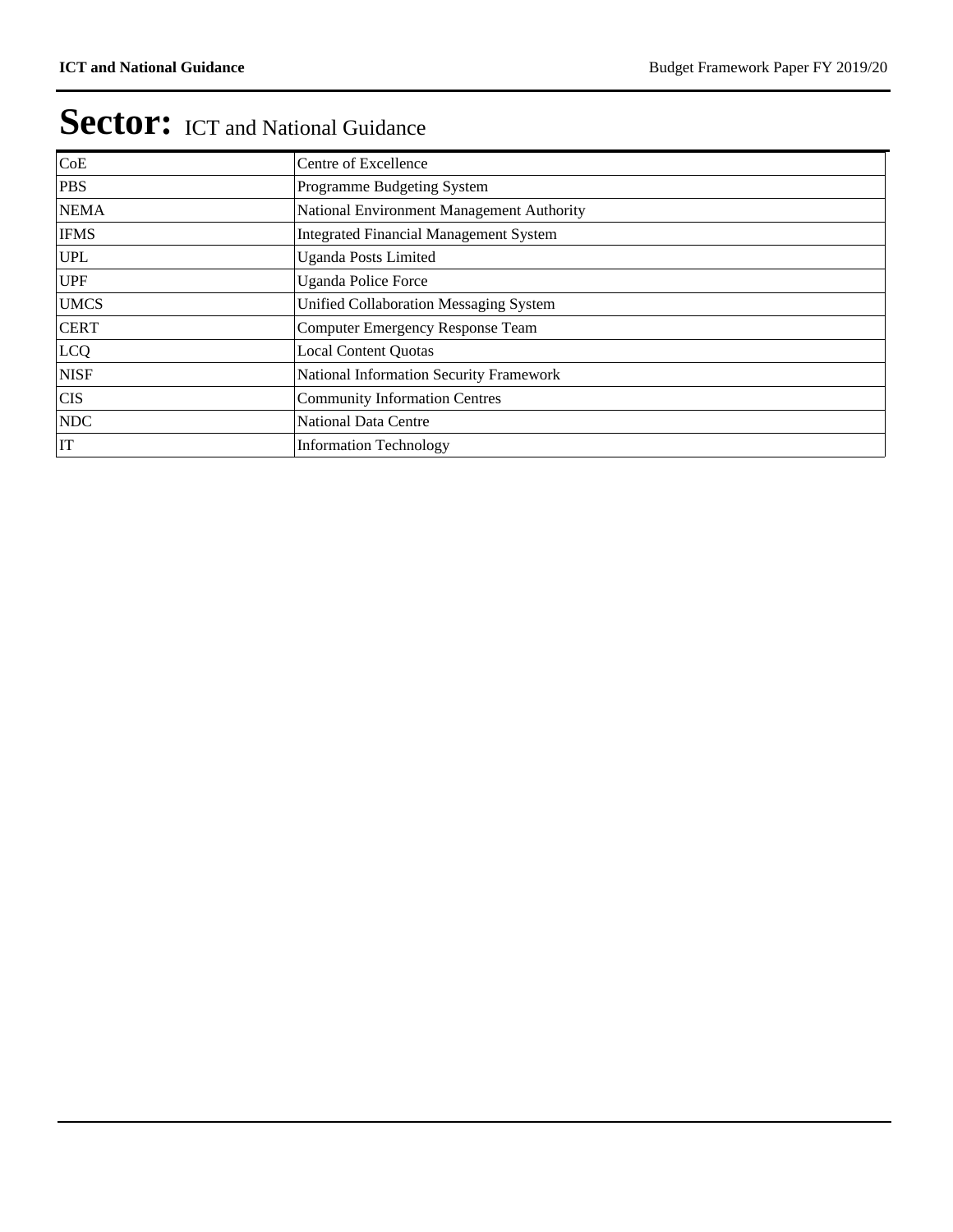### *S1: Sector Overview*

This section provides an overview of Sector Expenditures and sets out the Sector's contribution to the NDP, its policy objectives, and key performance issues.

### **(i) Snapshot of Sector Performance and Plans\***

#### **Table S1.1 Overview of Sector Expenditure (Ushs Billion)**

|                  |                                    | 2017/18 |                           | 2018/19                           | 2019/20                          |         |         | <b>MTEF Budget Projections</b> |         |
|------------------|------------------------------------|---------|---------------------------|-----------------------------------|----------------------------------|---------|---------|--------------------------------|---------|
|                  |                                    | Outturn | Approved<br><b>Budget</b> | <b>Spent by</b><br><b>End Sep</b> | <b>Proposed</b><br><b>Budget</b> | 2020/21 | 2021/22 | 2022/23                        | 2023/24 |
| <b>Recurrent</b> | <b>Wage</b>                        | 7.783   | 12.582                    | 2.204                             | 12.582                           | 13.211  | 13.872  | 14.565                         | 15.294  |
|                  | <b>Non Wage</b>                    | 37.802  | 25.237                    | 3.701                             | 25.013                           | 28.765  | 34.518  | 41.421                         | 49.706  |
| Devt.            | GoU                                | 13.935  | 16.846                    | 0.606                             | 16.846                           | 20.216  | 20.216  | 20.216                         | 20.216  |
|                  | Ext. Fin.                          | 24.405  | 94.448                    | 0.806                             | 25.059                           | 0.000   | 0.000   | 0.000                          | 0.000   |
|                  | <b>GoU</b> Total                   | 59.520  | 54.666                    | 6.511                             | 54,441                           | 62.192  | 68.605  | 76.202                         | 85.215  |
|                  | <b>Total GoU+Ext Fin</b><br>(MTEF) | 83.925  | 149.113                   | 7.317                             | 79.501                           | 62.192  | 68.605  | 76.202                         | 85.215  |
|                  | <b>A.I.A Total</b>                 | 11.732  | 19.771                    | 2.956                             | 21.461                           | 21.361  | 21.272  | 21.250                         | 21.282  |
|                  | <b>Grand Total</b>                 | 95.657  | 168.885                   | 10.273                            | 100.962                          | 83.553  | 89.878  | 97.452                         | 106.497 |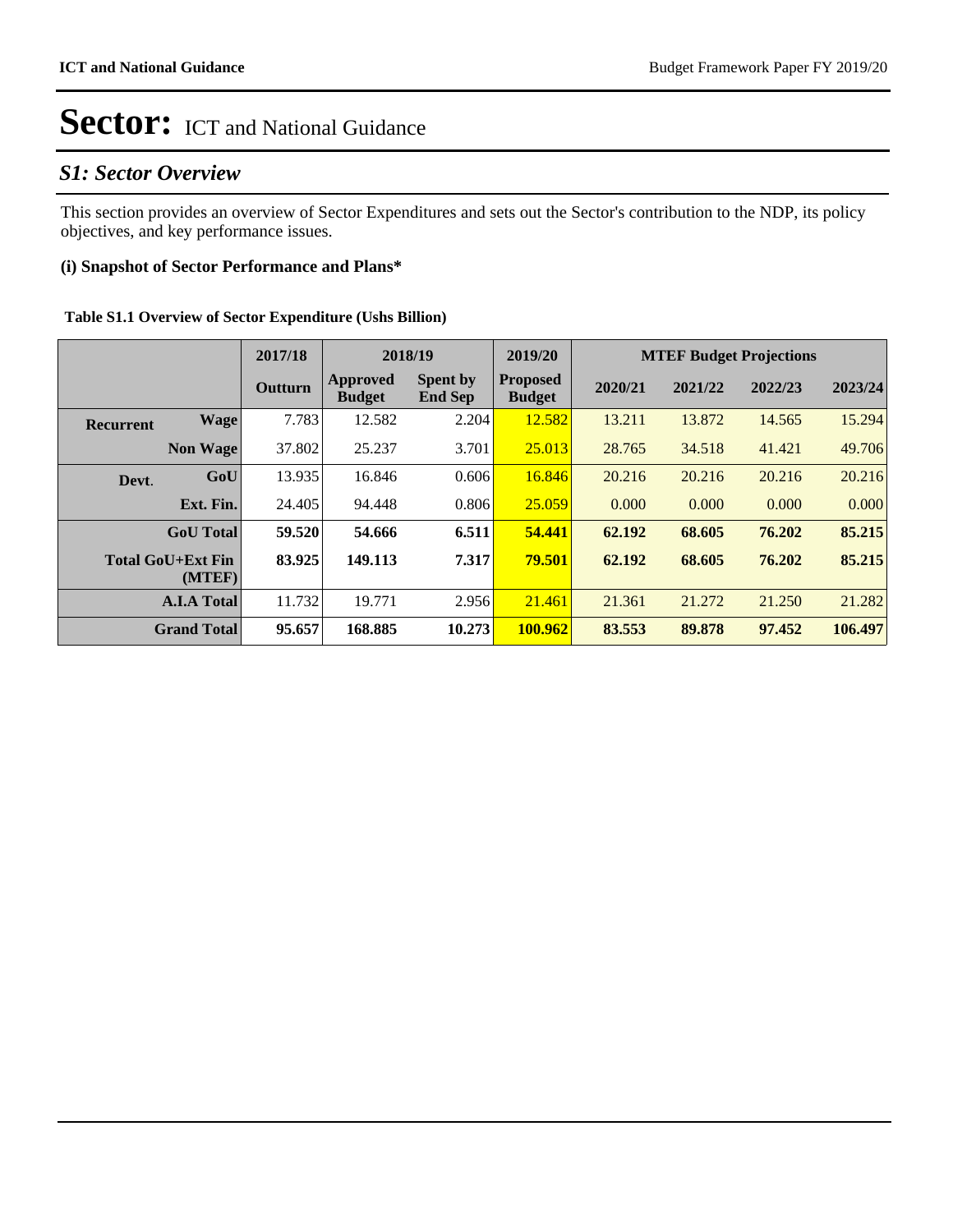#### **(ii) Sector Contributions to the National Development Plan**

The ICT and National Guidance Sector contributes directly and indirectly towards NDP II aspiration of Strengthening Uganda's Competitiveness for Sustainable Wealth Creation, Employment and Inclusive Growth in line with NDP II objectives and interventions 11.4.2 para 562

Accordingly, the ICT sector has been identified as one of the primary drivers to achieve desired growth towards actualising the middle-income status. The enabling ICT policy environment has seen significant growth in areas of mobile communications, computer applications, information processing, storage and dissemination as well as financial inclusion using mobile telephony platforms, e-finance, global connectivity and online trade. For example in FY2017/18, the ICT sector real GDP (at constant prices) was UGX 6.04trillion compared to UGX 5.58trillion in FY2016/17. Similarly, ICT sector nominal GDP (at Current prices) increased from UGX 2.01trillion in FY2016/17 to UGX 2.67trillion in FY2017/18. The contribution of ICT sector activities to the real national GDP accounted for 9.8 percent in FY2017/18 compared to 9.6 percent in FY2016/17. In addition, the ICT sector activities contribution to nominal GDP improved from 2.2 percent in FY2016/17 to 2.6 percent in FY2017/18.The sector contribution to Government revenue totaled shs. 946.4bn (6.5 percent) of total Gross Revenue collection in FY2017/18. [UBoS in NITA-U Statistical Abstract 2018].

Under competitiveness, the sector contributes through reduction of the cost of doing business by investing in infrastructure (Transport, ICT, Energy) and improved access and dissemination of information to citizens and the economy in general. This can be achieved through reduction of costs of doing business (to lower the cost of bandwidth by investment ICT infrastructure) while acknowledging the role of both the private sector and government. The cost of bandwidth is projected to reduce from USD 300 per Mbps per month (2016) to USD 50 by 2020. The cost has since dropped to USD 70 per Mbps per month since 2017. Besides, ICT plays a crucial role towards improvement of the public sector management through effective and efficient delivery basic services. This can be attributed to enhanced usage and application of ICT services in Government, business and service delivery to improve operational efficiency and customer satisfaction.

Under wealth creation and employment, the sector has tremendous potential to increase job creation through ICT research, development and innovation; improved productivity as a result of the introduction of more efficient and secure business process support by ICTs, and marketing of excess inventories and supply chain optimization and revenue growth resulting from extended market coverage.

The sector also supports inclusive growth by providing low-income people with access to basic information for basic goods, services, and choices through secure and affordable ICTs. Empowered and transformative digital communities fostered through improved access to information and services using ICT.

The above achievements will be strengthened through the following:

- a) Improved Policy, Legal and Regulatory environment
- b) Responsive tax regimes
- c) Innovation for employment and inclusive growth
- d) Human resource capacity building
- e) E-services (E-visa, online registration of businesses, One stop center, electronic single window, e-customs, e-tax); and
- f) Attitude and Mindset change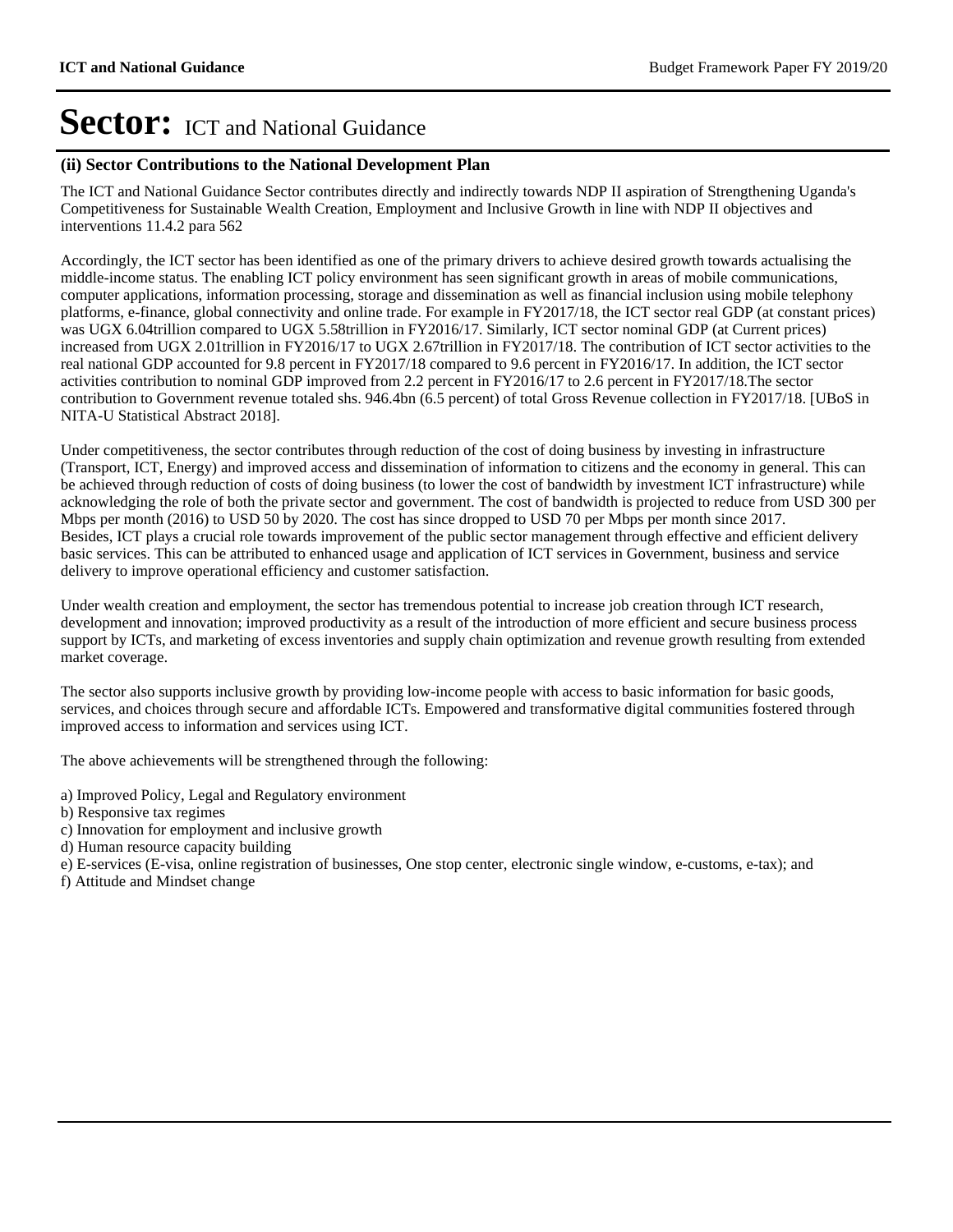#### **(iii) Medium Term Sector Policy Objectives**

a) Improve the legal and regulatory frameworks to respond to the industry needs

b) Increase job creation through ICT Research and Innovation Fund to support innovation;

c) Establish ICT parks and model regional incubation centres /hubs to encourage innovation and creation of local content.

 d) Extend the National Backbone Infrastructure (NBI) to cover the entire country so as to increase penetration of communication services;

e) Continue implementation of the migration from analogue to digital terrestrial broadcasting;

f) Extend communications network coverage;

g) Put in place a framework to enforce infrastructure sharing to reduce the cost of communications;

h) Enhance the usage and application of ICT services in business and service delivery.

i) Increase the stock of ICT skilled and industry ready workforce including institutionalization of ICT and Communication Cadres across Government;

j) Improve the information security system to be secure, reliable, resilient and capable of responding to cyber security threats.

k) Promote an informed, engaged and oriented citizenry that supports socio-economic transformation

l) Transform the Uganda Institute for Information and Communications Technology (UICT) into a Centre of Excellence (CoE)

m) Create a National Address Management System.

n) Automate Postal services operations and expand the postal services network to all sub-counties

#### **(iv) Sector Investment Plans**

a).Construction of an Innovation Hub in Gulu District to promote an innovation ecosystem in the Northern Region and support Young ICT Innovators to create jobs & earn income

b) Purchase of transport Equipment by the various institutions to facilitate monitoring and enforcing compliance to sector regulations and policies

c) Refurbishment of Labs /Renovations at UICT

d) laying of Optical Fibre Cable under RCIP by NITA. This will mainly entail laying of fibre optic cable under the Missing links and last mile projects. The fibre will be extended to unserved areas in the nothern region and over 700 sites (MDAs/LGs/hospitals/Schools and universities).

e) Establishment of ICT labs in at least 5 girl schools by UCC

f) Establishment of four Postal ICT Public Access Information Centres as an e-commerce platform in Moroto, Kasese, Mubende and Kitgum;

g) Refurbishment of 30 postal outlets in partnership with Post Bank.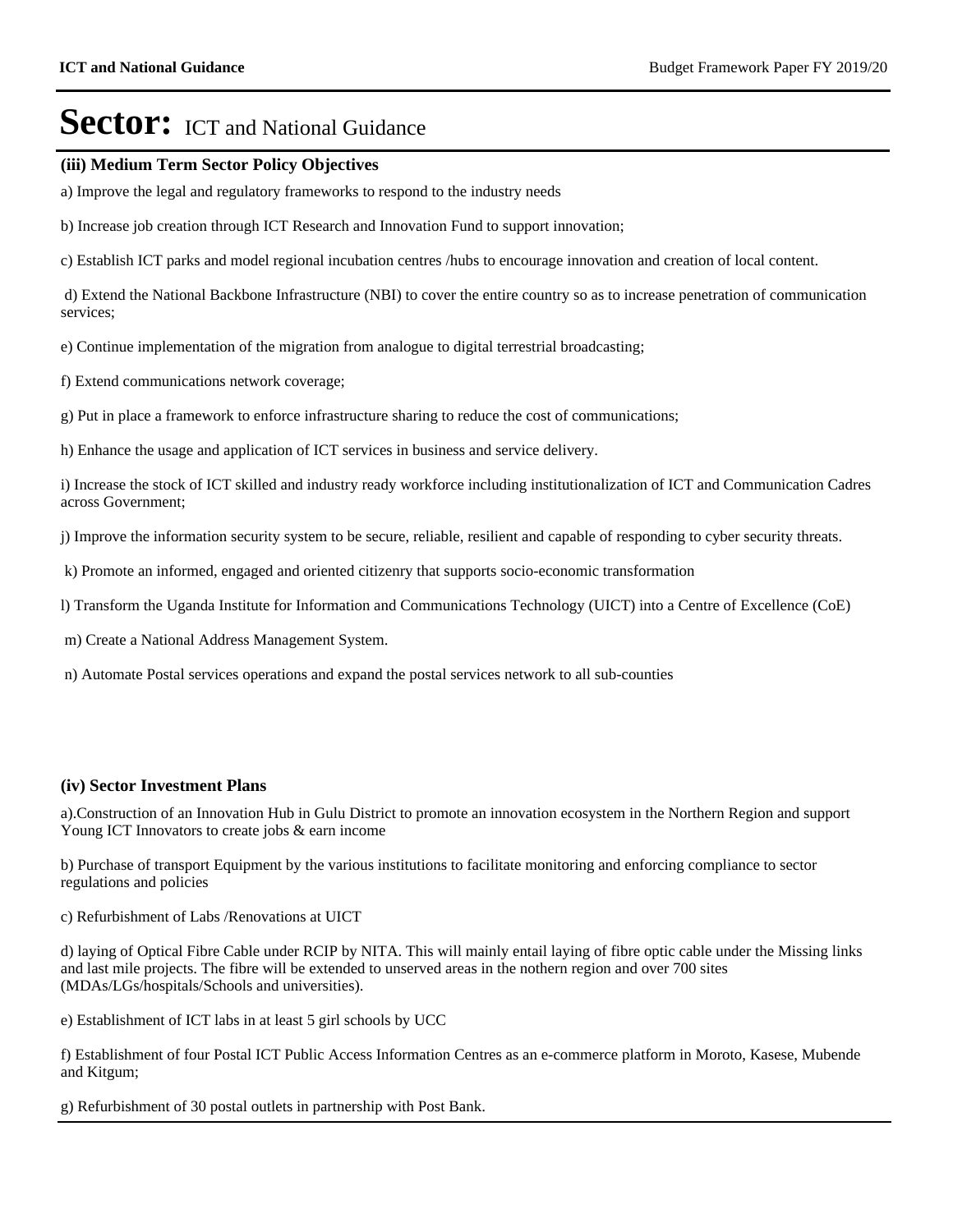#### **Table S1.2 SECTOR OUTCOMES AND OUTCOME INDICATORS**

#### **Sector Outcome : Responsive ICT legal and regulatory framework**

#### **Sector Objectives contributed to by the Sector Outcome**

1. Improve the legal and regulatory frameworks to respond to the industry needs.

| <b>Sector Outcome Indicators</b>                                          | <b>O4 Actual</b> |         |                  |                 | <b>Performance Targets</b> |         |         |
|---------------------------------------------------------------------------|------------------|---------|------------------|-----------------|----------------------------|---------|---------|
|                                                                           | 2017/18          | 2018/19 | <b>Base vear</b> | <b>Baseline</b> | 2019/20                    | 2020/21 | 2021/22 |
| Proportion of service providers adhering to the<br><b>ICT</b> regulations |                  | 70%     | 2018             | 60%             | 62%                        | 65%     | 75%     |

#### **Sector Outcome : Increased ICT skills, employment and entrepreneurship**

#### **Sector Objectives contributed to by the Sector Outcome**

1. Increase access to ICT infrastructure to facilitate exploitation of the development priorities

| <b>Sector Outcome Indicators</b>                    | <b>O4 Actual</b> |         |                  |                 | <b>Performance Targets</b> |         |         |
|-----------------------------------------------------|------------------|---------|------------------|-----------------|----------------------------|---------|---------|
|                                                     | 2017/18          | 2018/19 | <b>Base year</b> | <b>Baseline</b> | 2019/20                    | 2020/21 | 2021/22 |
| Percentage share of ICT to GDP                      |                  | 9.8%    | 2018             | 9.8%            | 10%                        | 10.2%   | 10.4%   |
| Percentage share of ICT revenue to total<br>revenue |                  | 6.5%    | 2018             | 6.5%            | 6.8%                       | 7.1%    | 7.4%    |

#### **Sector Outcome : Secured ICT access and Usage for all**

#### **Sector Objectives contributed to by the Sector Outcome**

1. Increase job creation through ICT Research and development

| <b>Sector Outcome Indicators</b>                    | <b>O4</b> Actual | <b>Performance Targets</b> |                  |                 |         |         |         |  |
|-----------------------------------------------------|------------------|----------------------------|------------------|-----------------|---------|---------|---------|--|
|                                                     | 2017/18          | 2018/19                    | <b>Base year</b> | <b>Baseline</b> | 2019/20 | 2020/21 | 2021/22 |  |
| Average unit cost of internet bandwidth per<br>mbps |                  | \$70                       | 2016             | \$300           | \$70    | \$50    | \$20    |  |
| Percentage of population using internet             |                  | 21.9%                      | 2014             | 8.6%            | 23%     | 25%     | 30%     |  |

#### **Sector Outcome : Informed citizenry**

#### **Sector Objectives contributed to by the Sector Outcome**

1. Increase access to ICT infrastructure to facilitate exploitation of the development priorities

| <b>Sector Outcome Indicators</b>                                                                                        | <b>Q4 Actual</b> |         |                  |                 | <b>Performance Targets</b> |         |         |
|-------------------------------------------------------------------------------------------------------------------------|------------------|---------|------------------|-----------------|----------------------------|---------|---------|
|                                                                                                                         | 2017/18          | 2018/19 | <b>Base year</b> | <b>Baseline</b> | 2019/20                    | 2020/21 | 2021/22 |
| Proportion of population aware of national<br>development programs                                                      |                  | 67.5%   | 2018             | 67.5%           | <b>74%</b>                 | 81%     | 89%     |
| Proportion of the population aware of the<br>national values (define national values- national<br>values, coat of arms) |                  | 50%     | 2018             | 50%             | 55%                        | 61%     | 65%     |
| Proportion of media content that is indigenous                                                                          |                  | 61%     | 2018             | 61%             | 67%                        | 73%     | 80%     |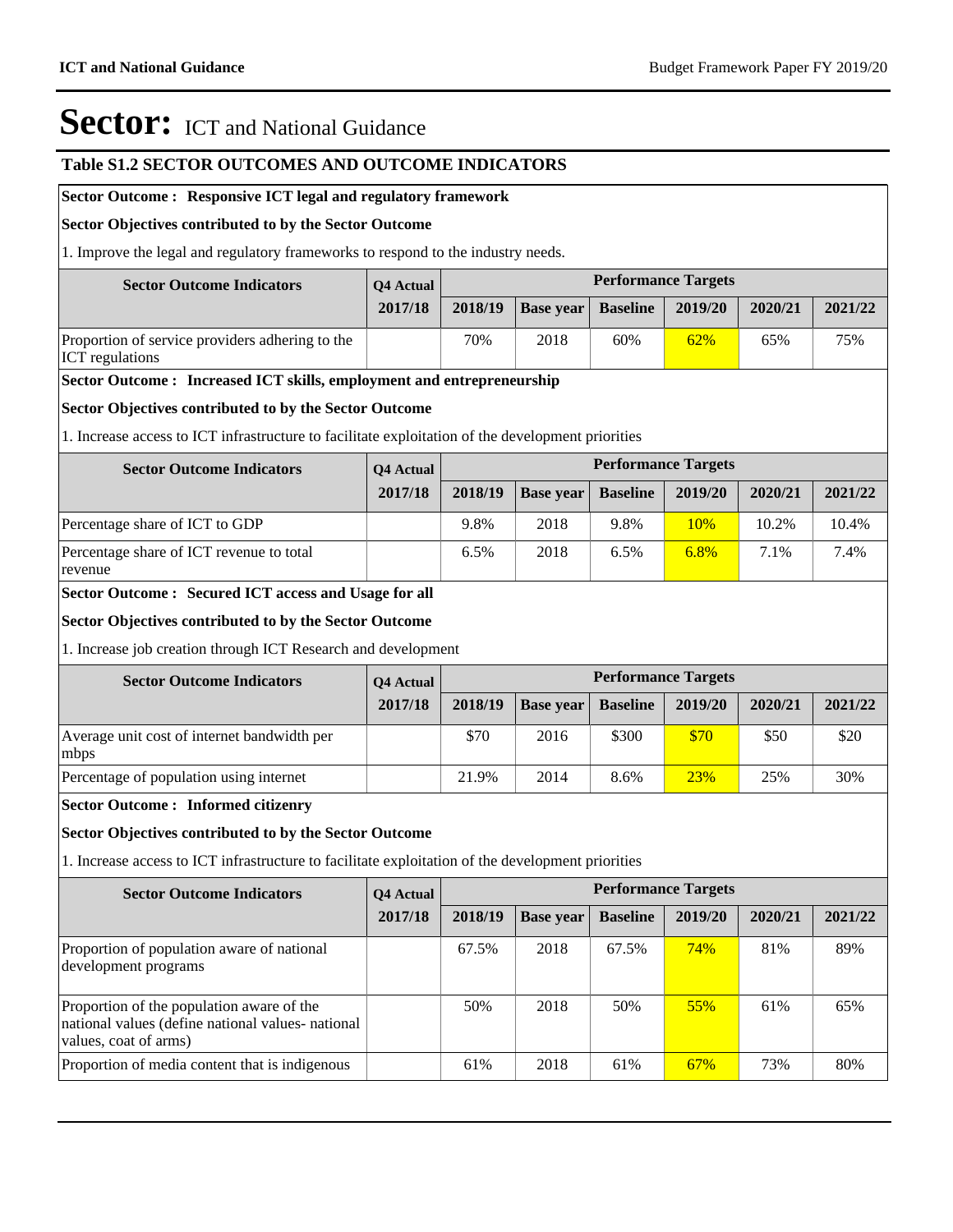h

## Sector: ICT and National Guidance

#### **S2: PROGRAMME OUTCOMES,OUTCOME INDICATORS AND PROPOSED BUDGET ALLOCATIONS ALIGNED TO THE NDP**

#### **Table S2.1: Programme Outcomes and Outcome Indicators Aligned to the NDP**

| Vote 020: Ministry of ICT and National Guidance                |                                                                                                                           |                                                                                                        |                      |                            |                          |                          |  |  |  |  |  |
|----------------------------------------------------------------|---------------------------------------------------------------------------------------------------------------------------|--------------------------------------------------------------------------------------------------------|----------------------|----------------------------|--------------------------|--------------------------|--|--|--|--|--|
| <b>Programme:</b>                                              | 01 Enabling enviroment for ICT Development and Regulation                                                                 |                                                                                                        |                      |                            |                          |                          |  |  |  |  |  |
| <b>Programme Objective:</b>                                    | development agenda.                                                                                                       | To harness the existing and future ICT resources to improve service delivery in line with the national |                      |                            |                          |                          |  |  |  |  |  |
| <b>Responsible Officer:</b>                                    |                                                                                                                           | <b>Commissioner Information Technology</b>                                                             |                      |                            |                          |                          |  |  |  |  |  |
| <b>Programme Outcome:</b>                                      | <b>Competitive and vibrant ICT sector</b>                                                                                 |                                                                                                        |                      |                            |                          |                          |  |  |  |  |  |
| <b>Sector Outcomes contributed to by the Programme Outcome</b> |                                                                                                                           |                                                                                                        |                      |                            |                          |                          |  |  |  |  |  |
| 1. Increased ICT skills, employment and entrepreneurship       |                                                                                                                           |                                                                                                        |                      |                            |                          |                          |  |  |  |  |  |
|                                                                |                                                                                                                           |                                                                                                        |                      | <b>Performance Targets</b> |                          |                          |  |  |  |  |  |
| <b>Programme Performance Indicators</b>                        |                                                                                                                           | 2017/18<br><b>Actual</b>                                                                               | 2018/19<br>Q1 Actual | 2019/20<br><b>Target</b>   | 2020/21<br><b>Target</b> | 2021/22<br><b>Target</b> |  |  |  |  |  |
| • Proportion of formal (registered) ICT enterprises            |                                                                                                                           | 2%                                                                                                     | 5%                   | 7.5%                       | 10%                      |                          |  |  |  |  |  |
| • Number of e-services offered                                 |                                                                                                                           |                                                                                                        | 85                   | 350                        | 360                      | 400                      |  |  |  |  |  |
| • Number of locally developed applications/<br>innovations     |                                                                                                                           |                                                                                                        | 3                    | 50                         | 60                       | 70                       |  |  |  |  |  |
| <b>Programme:</b>                                              | 02 Effective Communication and National Guidance                                                                          |                                                                                                        |                      |                            |                          |                          |  |  |  |  |  |
| <b>Programme Objective:</b>                                    | To ensure effective communication and national guidance                                                                   |                                                                                                        |                      |                            |                          |                          |  |  |  |  |  |
| <b>Responsible Officer:</b>                                    | Director Information and National Guidance                                                                                |                                                                                                        |                      |                            |                          |                          |  |  |  |  |  |
| <b>Programme Outcome:</b>                                      | Degree of interaction between Citizens and the Government                                                                 |                                                                                                        |                      |                            |                          |                          |  |  |  |  |  |
| <b>Sector Outcomes contributed to by the Programme Outcome</b> |                                                                                                                           |                                                                                                        |                      |                            |                          |                          |  |  |  |  |  |
| 1. Informed citizenry                                          |                                                                                                                           |                                                                                                        |                      |                            |                          |                          |  |  |  |  |  |
|                                                                |                                                                                                                           |                                                                                                        |                      | <b>Performance Targets</b> |                          |                          |  |  |  |  |  |
| <b>Programme Performance Indicators</b>                        |                                                                                                                           | 2017/18<br><b>Actual</b>                                                                               | 2018/19<br>Q1 Actual | 2019/20<br><b>Target</b>   | 2020/21<br><b>Target</b> | 2021/22<br><b>Target</b> |  |  |  |  |  |
| • Number of inquiries raised by citizens through GCIC          |                                                                                                                           |                                                                                                        | 110                  | 2,500                      | 3,500                    | 5,000                    |  |  |  |  |  |
| • Proportion of inquiries responded to through GCIC            |                                                                                                                           |                                                                                                        | 50%                  | 70%                        | 80%                      | 90%                      |  |  |  |  |  |
| • No of MDAs participating in Open Government<br>Sessions      |                                                                                                                           |                                                                                                        |                      | 15                         | 20                       | 25                       |  |  |  |  |  |
| <b>Programme:</b>                                              | 49 General Administration, Policy and Planning                                                                            |                                                                                                        |                      |                            |                          |                          |  |  |  |  |  |
| <b>Programme Objective:</b>                                    | To provide policy guidance, strategic direction and to generate sector statistics to inform planning<br>and policy review |                                                                                                        |                      |                            |                          |                          |  |  |  |  |  |
| <b>Responsible Officer:</b>                                    | Under Secretary, Finance and Administration                                                                               |                                                                                                        |                      |                            |                          |                          |  |  |  |  |  |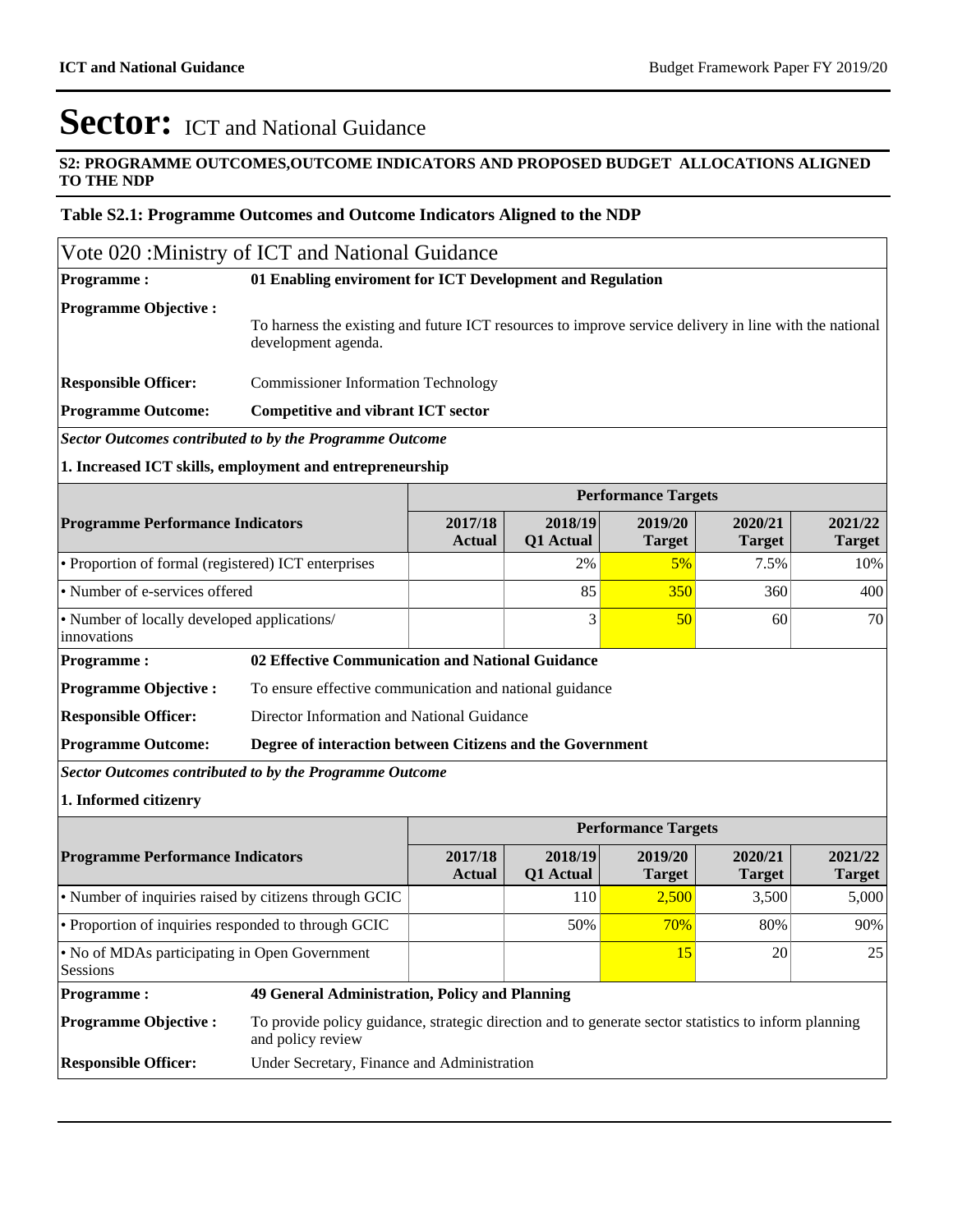| <b>Programme Outcome:</b>                                                                                             | Harmonized and compliant Policy, Planning and Administrative documents /reports with<br>existing legal, Policy & planning frameworks          |                          |                      |                            |                          |                          |
|-----------------------------------------------------------------------------------------------------------------------|-----------------------------------------------------------------------------------------------------------------------------------------------|--------------------------|----------------------|----------------------------|--------------------------|--------------------------|
| Sector Outcomes contributed to by the Programme Outcome                                                               |                                                                                                                                               |                          |                      |                            |                          |                          |
| 1. Informed citizenry                                                                                                 |                                                                                                                                               |                          |                      |                            |                          |                          |
|                                                                                                                       |                                                                                                                                               |                          |                      | <b>Performance Targets</b> |                          |                          |
| <b>Programme Performance Indicators</b>                                                                               |                                                                                                                                               | 2017/18<br>Actual        | 2018/19<br>Q1 Actual | 2019/20<br><b>Target</b>   | 2020/21<br><b>Target</b> | 2021/22<br><b>Target</b> |
| • Level of Compliance to the planning, budgeting and<br>Financial Management to National frameworks and<br>Guidelines |                                                                                                                                               |                          | 50.9%                | 55%                        | 60%                      | 65%                      |
| • Proportion of strategic plans that are implemented                                                                  |                                                                                                                                               |                          | 50%                  | 67%                        | 69%                      | 70%                      |
|                                                                                                                       | Vote 126 : National Information Technology Authority                                                                                          |                          |                      |                            |                          |                          |
| <b>Programme:</b>                                                                                                     | 04 Electronic Public Services Delivery (e-transformation)                                                                                     |                          |                      |                            |                          |                          |
| <b>Programme Objective:</b>                                                                                           | To strengthen efficiency in delivery of public services through the deepening of e-government<br>services                                     |                          |                      |                            |                          |                          |
| <b>Responsible Officer:</b>                                                                                           | Director E- Government Services                                                                                                               |                          |                      |                            |                          |                          |
| <b>Programme Outcome:</b>                                                                                             | Improved security and trust in online services                                                                                                |                          |                      |                            |                          |                          |
|                                                                                                                       | <b>Sector Outcomes contributed to by the Programme Outcome</b>                                                                                |                          |                      |                            |                          |                          |
| 1. Secured ICT access and Usage for all                                                                               |                                                                                                                                               |                          |                      |                            |                          |                          |
|                                                                                                                       |                                                                                                                                               |                          |                      | <b>Performance Targets</b> |                          |                          |
| <b>Programme Performance Indicators</b>                                                                               |                                                                                                                                               | 2017/18<br>Actual        | 2018/19<br>Q1 Actual | 2019/20<br><b>Target</b>   | 2020/21<br><b>Target</b> | 2021/22<br><b>Target</b> |
| • Level of privacy protection for personal or<br>confidential data collected, processed and stored                    |                                                                                                                                               | 80%                      | 90%                  | 80%                        | 85%                      | 85%                      |
| <b>Programme Outcome:</b>                                                                                             | Improved efficiency and effectiveness in public service delivery                                                                              |                          |                      |                            |                          |                          |
|                                                                                                                       | <b>Sector Outcomes contributed to by the Programme Outcome</b>                                                                                |                          |                      |                            |                          |                          |
| 1. Responsive ICT legal and regulatory framework                                                                      |                                                                                                                                               |                          |                      |                            |                          |                          |
|                                                                                                                       |                                                                                                                                               |                          |                      | <b>Performance Targets</b> |                          |                          |
| <b>Programme Performance Indicators</b>                                                                               |                                                                                                                                               | 2017/18<br><b>Actual</b> | 2018/19<br>Q1 Actual | 2019/20<br><b>Target</b>   | 2020/21<br><b>Target</b> | 2021/22<br><b>Target</b> |
| • Number of implementing government entities<br>providing e-services                                                  |                                                                                                                                               | 48                       | 52                   | 56                         | 58                       | 60                       |
| <b>Programme:</b>                                                                                                     | 05 Shared IT infrastructure                                                                                                                   |                          |                      |                            |                          |                          |
| <b>Programme Objective:</b>                                                                                           | To ensure harmonized, optimized and resilient IT infrastructure to   ensure improved access<br>connectivity to IT infrastructure and services |                          |                      |                            |                          |                          |
| <b>Responsible Officer:</b>                                                                                           | <b>Director Technical Services</b>                                                                                                            |                          |                      |                            |                          |                          |
| <b>Programme Outcome:</b>                                                                                             | Resilient, optimized and harmonized infrastructure deployment and usage                                                                       |                          |                      |                            |                          |                          |
|                                                                                                                       | <b>Sector Outcomes contributed to by the Programme Outcome</b>                                                                                |                          |                      |                            |                          |                          |
| 1. Responsive ICT legal and regulatory framework                                                                      |                                                                                                                                               |                          |                      |                            |                          |                          |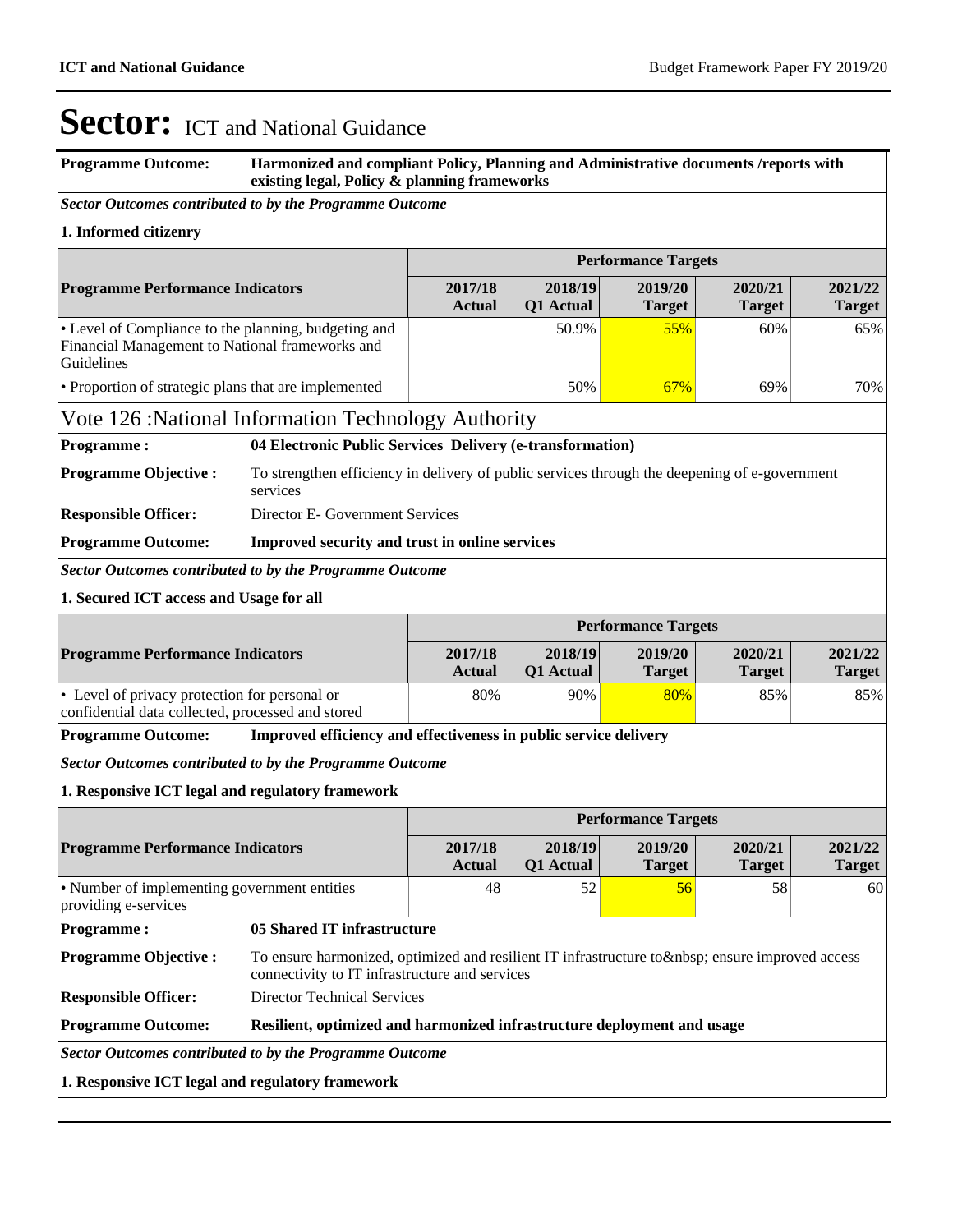standards

## Sector: ICT and National Guidance

| <b>Programme Performance Indicators</b>                                                                                                                                                              |                                                       | 2017/18<br><b>Actual</b>                                                                                                                                 | 2018/19<br>Q1 Actual | <b>Performance Targets</b><br>2019/20<br><b>Target</b><br>481<br><b>Performance Targets</b><br>2019/20<br><b>Target</b> | 2020/21<br><b>Target</b> | 2021/22<br><b>Target</b> |  |
|------------------------------------------------------------------------------------------------------------------------------------------------------------------------------------------------------|-------------------------------------------------------|----------------------------------------------------------------------------------------------------------------------------------------------------------|----------------------|-------------------------------------------------------------------------------------------------------------------------|--------------------------|--------------------------|--|
| • Number of MDAs, LGs, Hospitals, Schools utilizing<br>services (internet, data centre, IFMIS, Leased lines and<br>Dark fibre) over the National Backbone infrastructure<br>bandwidth per inhabitant |                                                       | 273                                                                                                                                                      | 281                  |                                                                                                                         | 781                      | 1,000                    |  |
| <b>Programme:</b>                                                                                                                                                                                    |                                                       | 06 Streamlined IT Governance and capacity development                                                                                                    |                      |                                                                                                                         |                          |                          |  |
| <b>Programme Objective:</b>                                                                                                                                                                          |                                                       | To establish an enabling environment for development and regulation of IT in the country through<br>enhancing capacity of NITA-U to deliver its mandate. |                      |                                                                                                                         |                          |                          |  |
| <b>Responsible Officer:</b>                                                                                                                                                                          | Director Finance And Administration                   |                                                                                                                                                          |                      |                                                                                                                         |                          |                          |  |
| <b>Programme Outcome:</b>                                                                                                                                                                            | Improved compliance with IT regulations and standards |                                                                                                                                                          |                      |                                                                                                                         |                          |                          |  |
| Sector Outcomes contributed to by the Programme Outcome                                                                                                                                              |                                                       |                                                                                                                                                          |                      |                                                                                                                         |                          |                          |  |
| 1. Secured ICT access and Usage for all                                                                                                                                                              |                                                       |                                                                                                                                                          |                      |                                                                                                                         |                          |                          |  |
|                                                                                                                                                                                                      |                                                       |                                                                                                                                                          |                      |                                                                                                                         |                          |                          |  |
| <b>Programme Performance Indicators</b>                                                                                                                                                              |                                                       | 2017/18<br><b>Actual</b>                                                                                                                                 | 2018/19<br>Q1 Actual |                                                                                                                         | 2020/21<br><b>Target</b> | 2021/22<br><b>Target</b> |  |
| • Level of compliance with IT related legislation and                                                                                                                                                |                                                       |                                                                                                                                                          | 67% to be assessed   | 55%                                                                                                                     | 60%                      | 65%                      |  |

 at the end of the year

#### **Table S2.2: Past Expenditure Outturns and Medium Term Projections by Programme**

| <b>Billion Uganda shillings</b>                               | 2017/18 | 2018/19                          |                                 | 2019/20                          | <b>Medium Term Projections</b> |         |         |         |
|---------------------------------------------------------------|---------|----------------------------------|---------------------------------|----------------------------------|--------------------------------|---------|---------|---------|
| <b>Programme Service</b>                                      | Outturn | <b>Approved</b><br><b>Budget</b> | <b>Releases</b><br>by end<br>Q1 | <b>Proposed</b><br><b>Budget</b> | 2020/21                        | 2021/22 | 2022/23 | 2023/24 |
| Vote: 020 Ministry of ICT and National Guidance               |         |                                  |                                 |                                  |                                |         |         |         |
| 01 Enabling enviroment for ICT<br>Development and Regulation  | 8.018   | 1.414                            | 0.395                           | 1.412                            | 1.551                          | 1.745   | 1.973   | 2.241   |
| 02 Effective Communication and National<br>Guidance           | 16.122  | 3.234                            | 0.308                           | 3.234                            | 3.689                          | 3.974   | 4.308   | 4.702   |
| 49 General Administration, Policy and<br>Planning             | 11.237  | 22.448                           | 1.683                           | 22.225                           | 25.829                         | 26.975  | 28.317  | 29.891  |
| <b>Total for the Vote</b>                                     | 35.376  | 27.096                           | 2.386                           | 26.871                           | 31.069                         | 32.695  | 34.598  | 36.834  |
| Vote: 126 National Information Technology Authority           |         |                                  |                                 |                                  |                                |         |         |         |
| 04 Electronic Public Services Delivery (e-<br>transformation) | 25.795  | 96.071                           | 0.870                           | 26.683                           | 1.948                          | 1.948   | 1.948   | 1.948   |
| 05 Shared IT infrastructure                                   | 13.040  | 15.771                           | 1.525                           | 15.771                           | 18.297                         | 22.136  | 24.963  | 28.956  |
| 06 Streamlined IT Governance and capacity<br>development      | 9.715   | 10.175                           | 2.537                           | 10.175                           | 10.877                         | 11.826  | 14.693  | 17.477  |
| <b>Total for the Vote</b>                                     | 48.549  | 122.018                          | 4.932                           | 52.629                           | 31.122                         | 35.910  | 41.604  | 48.381  |
| <b>Total for the Sector</b>                                   | 83.925  | 149.113                          | 7.317                           | 79.501                           | 62.192                         | 68.605  | 76.202  | 85.215  |